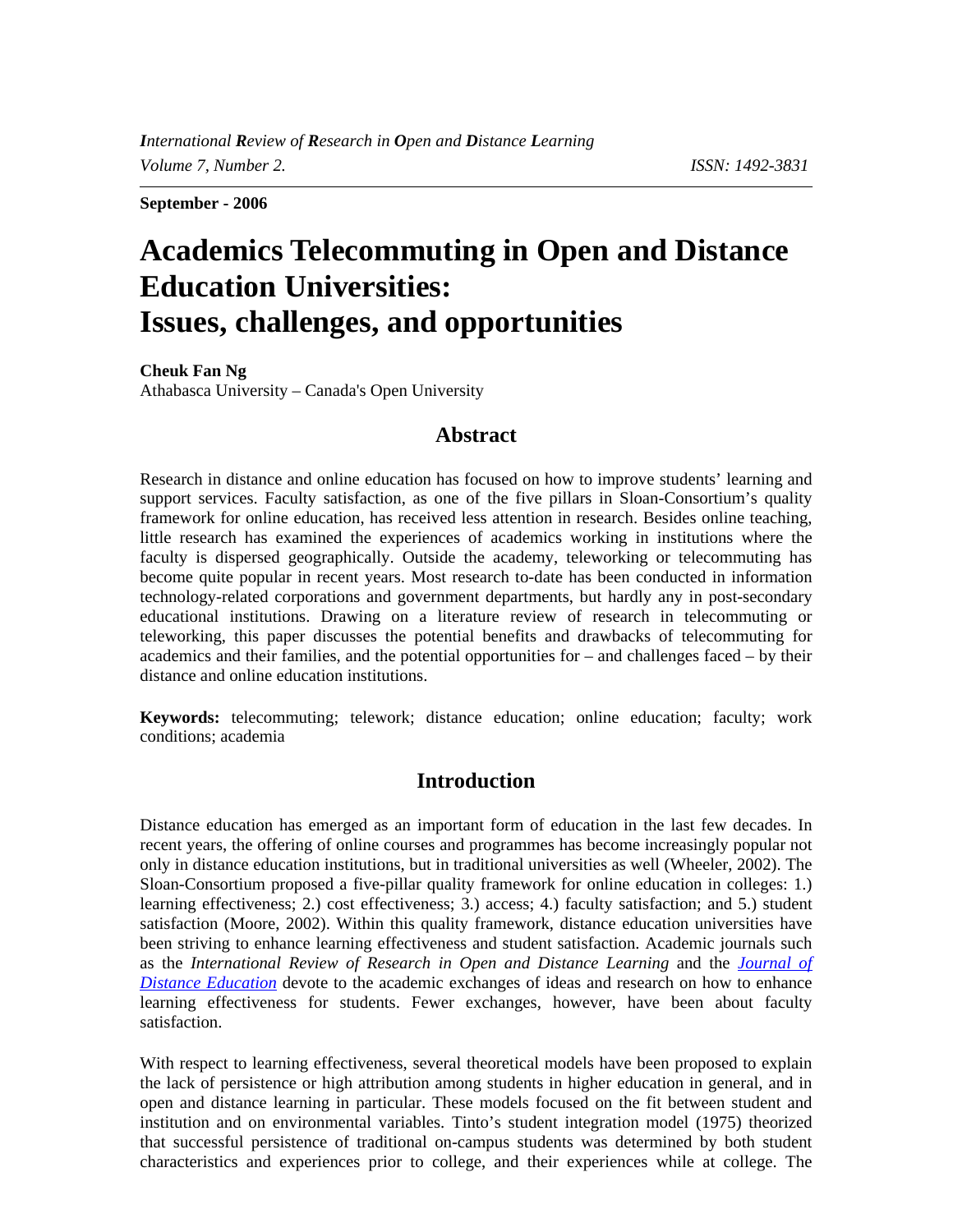student integration process, which comprised both academic and social experiences in college, was essential for student success. Bean and Metzner's student attrition model (1985), which was more applicable to non-traditional students who were commuters, emphasized the influences of factors outside the institution (e.g., family support and finance). More recently, Rovai (2003) synthesized these two models with research on the skills required and the needs of students in online and distance education (Workman and Stenard, 1996) into a composite model for student success in online and distance learning. Research has indicated that internal factors such as students' personality (Irani, Telg, Scherler, and Harrington, 2003), previous academic performance, ability for self-directed learning, and communication patterns, and external factors such as family support and finances, are related to student success and persistence in distance learning (Rovai, 2003).

With respect to experiences of learning at a distance, some research suggested a sense of isolation for many students (Wheeler, 2002) and a lower sense of social community at both the classroom and school level (Rovai, Wighting, and Liu, 2005).

Compared with learning effectiveness and student satisfaction, much less is known about faculty experiences and satisfaction in open and distance education institutions. If students' quality of learning is intricately tied to faculty's teaching effectiveness and research productivity, then it is crucial to understand and improve its faculty members' work environment. Research in higher education in general has examined the work conditions and the institutional climate that may affect academics' productivity and general well-being such as gender, ethnic diversity, and professional development (Gappa, Austin, and Trice, 2005). Few has examined the working conditions of academics at distance education institutions, even though some research has examined the faculty's experiences in online teaching in traditional institutions (Ryan, Carlton, and Ali, 2004; Shea, Pickett, and Li, 2005). This is no surprise as the Sloan-Consortium framework limits the scope of faculty satisfaction to "teaching online and for conducting research about improving teaching online" ([Moore, 2002\)](http://www.league.org/publication/abstracts/learning/lelabs0212.html). Nothing is said about the faculty's role in disciplinary and inter-disciplinary research or its role in institutional governance and services provided to the institution and the community at large. An exception is Yick, Patrick, and Costin's study (2005) conducted in a for-profit online university, in which they examined online faculty's perception of online teaching, credibility, role of research and tenure in distance education by academic colleagues in traditional institutions.

Hardly any research exists that examines the experiences of academics working at a distance. In a chapter entitled *The Professor as Teleworker*, Guthrie, Olson, and Schaeffer (1998) conceptualized the distribution of faculty and students in higher education along the centralization-decentralization dimension. In such a framework, both faculty and students at a traditional university were in a centralized location. Other possibilities that existed in distance education institutions included: one where the faculty was centralized and students were dispersed; one where the faculty was dispersed and students were centralized; and one where both faculty and students were dispersed. It is not known, however, to what extent these three studentfaculty dispersion models are used in open and distance education institutions. Like our students studying at a distance, many academics in these institutions are also working at a distance. What are the experiences of these academics? What are the issues, challenges, and opportunities for academics who telework or telecommute? What are the issues, challenges, and opportunities that face their families and their institutions?

Outside the academy, with rapid advances in information and telecommunication technologies, teleworking or telecommuting has become quite popular in recent years. Most research to-date that examines teleworking or telecommunicating has been conducted in information technologyrelated corporations in the private sector and government departments in the public sector. Little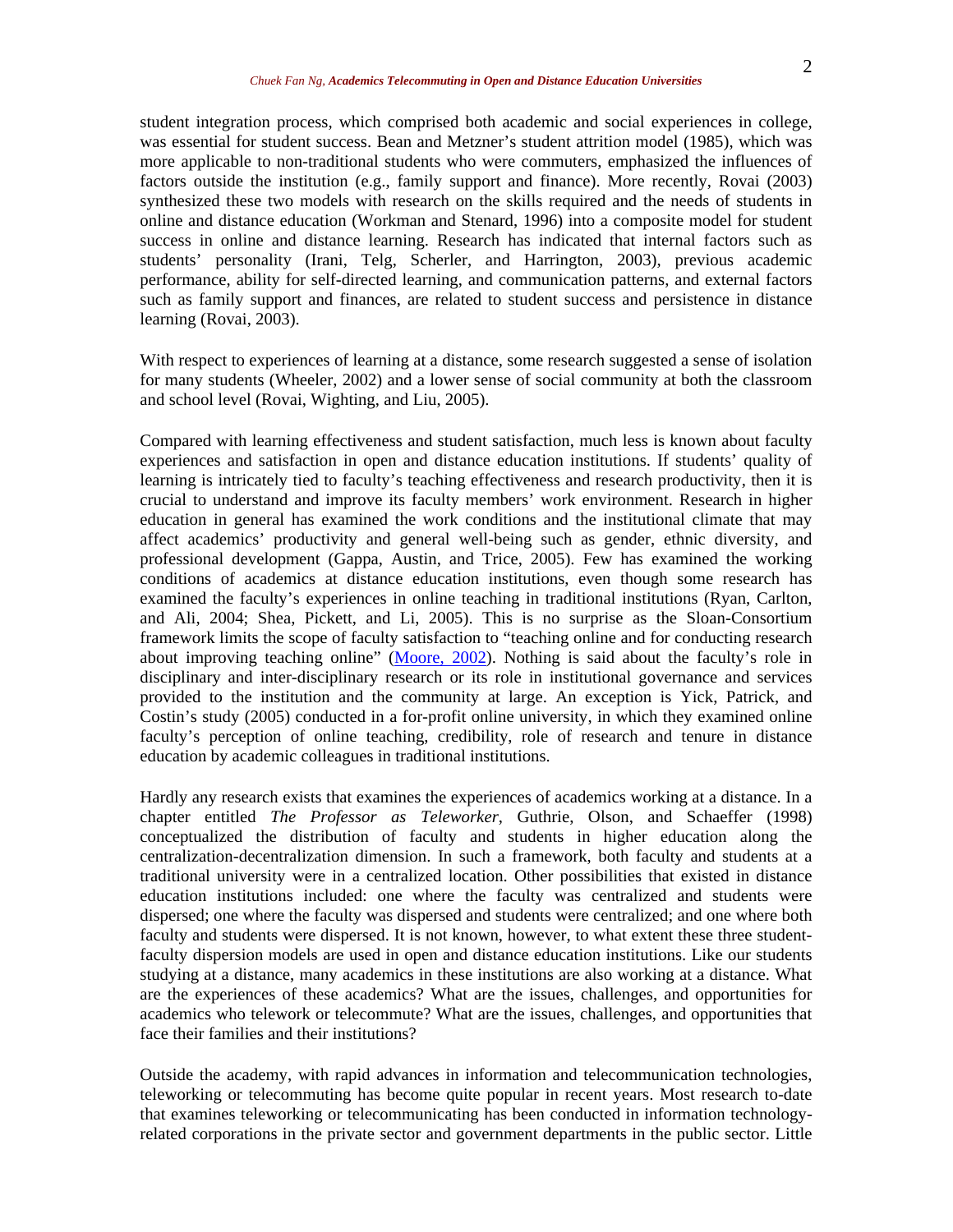research has been conducted in post-secondary educational institutions, even though it is common knowledge that professors and instructors "telecommute" some of the time.

Drawing on a literature review of research and practices of telecommuting as an alternative work arrangement outside the academy, this paper discusses some of the major non-technological issues, potential benefits and drawbacks of telecommuting for telecommuting academics and their families, and potential opportunities for and challenges faced by their institutions. Though critically important, a detailed examination of the technologies and the role that information and communication technologies play in enhancing the effectiveness and efficiency of a dispersed faculty work environment is beyond the scope of this paper. The issues discussed in this paper are confined to those relevant to full-time academics teaching in open, distance, and online education institutions as core faculty and who telecommute. Some open and distance education institutions such as Athabasca University and Capella University for example (Yick et al., 2005) incorporate both full-time, core faculty, and a contingent group of part-time faculty located in different regions (variously known as academic coaches, tutors, mentors, or adjunct faculty); however, it is not known how common such practice is. As full-time and part-time faculty have quite different work conditions and experiences at traditional, campus-based institutions (Mullens, 2001), it is important to examine the experiences of part-time faculty at open and distance institutions, as well in future research.

## **Literature Review of Research in Telecommuting outside the Academy**

# *What is 'telecommuting' or 'telework?'*

With rapid advances in information and telecommunication technologies, teleworking or telecommuting has become quite popular in recent years. Nilles (1975) first used the term 'telecommuting' to refer to working away from the conventional office and communicating with it by way of telecommunications or computer-based technology.

Although teleworking and telecommuting are often used interchangeably in the popular and academic literature, some authors have distinguished between the two terms. Pinsonneault and Boisvert (1996) suggested that telecommuting had three principal components: 1.) utilization of information technology (IT); 2.) link with an organization; and 3.) de-localization of work. Delocalization of work takes four main forms: 1.) telecommuting from home; 2.) satellite offices; 3.) neighbourhood work centres; and 4.) mobile work. Satellite offices are small organizational facilities located close to residential areas where a telecommunication link with the headquarters is permanently maintained. Neighbourhood work centres are private information centres that are shared by employees from different organizations. Not limited to any specific physical location, mobile work is performed anywhere where workers can communicate with the office as necessary (e.g., in a hotel room) (Kurland and Bailey, 1999; Pinsonneault and Boisvert, 1996). These alternative work forms together constitute "teleworking" (Kurland and Bailey, 1999).

## *Who telecommute or telework?*

According to Bailey and Kurland's (2002) comprehensive review, researchers have been unable to clearly describe the demographics of teleworkers. Many studies have been designed to identify the traits of employees who could telework and the factors that predict who will telework. The job traits often identified included an employee's ability to control work pace and little need for face-to-face interaction. Knowledge workers and information workers were considered prime candidates for teleworking. It was the perceptions of job suitability, however, that may better predict who would telework. Bailey and Kurland (2002) cautioned that job suitability was often confounded with issues of status and power. Although some clerical and professional positions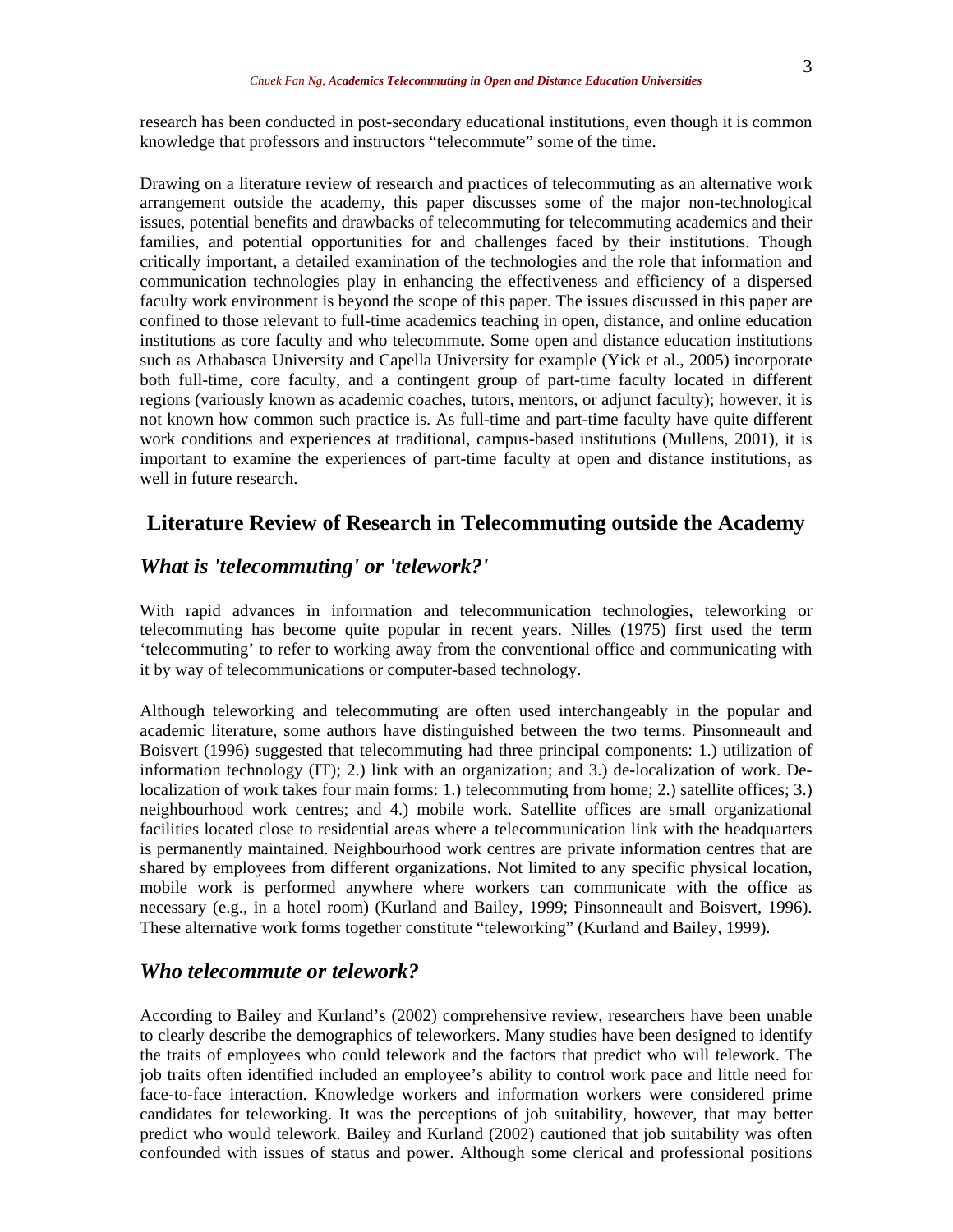may both be suitable for telework, clerical workers may face greater opposition to their requests to work at home from management (Olson and Primps, 1984; Treasury Board of Canada Secretariat, 1996). Research to-date suggests teleworkers come from a predominantly male professional segment and a largely female clerical segment. Manager's willingness appears to be most predictive of who actually will telework (Bailey and Kurland, 2002).

## *Frequency of telecommuting*

Research has shown that telecommuters generally work part-time at home, going to corporate offices for meetings and to confer with colleagues (Gurstein, 1995). Karnowski and White (2002) reported that telecommuters worked in the corporate office two days a week on average, with a range between half-a-day and four days. Similarly, teleworkers in Canadian federal government departments who participated in a pilot programme telecommuted three days a week on average (Treasury Board of Canada Secretariat, 1996).

## *Methodological issues of research in telecommuting*

According to academic reviews published in the last few years (Bailey and Kurland, 2002; McCloskey and Igbaria, 1998), research has relied heavily on general surveys designed to simply establish the extent of telecommuting participation and on case studies of pilot programmes in which employees volunteered to be included in a formal programme or in which informal arrangements were made. The number of participants in many of these programmes was small. Early studies sought to describe the practice of such work arrangements. More recent research has included control groups or has surveyed both telecommuters and non-telecommuters, and their supervisors (Cooper and Kurland, 2002; Treasury Board of Canada Secretariat, 1996), indicating that the vigour of research is improving (Bailey and Kurland, 2002). The number of studies that tested explicit hypotheses or building models has grown steadily since the 1990s (Bailey and Kurland, 2002; McCloskey and Igbaria, 1998).

The lack of a clear, accepted definition is one of the weaknesses of research, making comparison across studies difficult (Ellison, 1999; Pinsonneault and Boisvert, 1996). Differences in definitions have revolved around the issues of use of technology, location, employment relationships, and employment structure. Should home-based self-employed individuals be included in the definition of telecommuters? Should only organizational employees who spend part or all of their work time at a non-traditional site instead of the traditional work place be considered as telecommuters? Should organizational staff working remotely at other organizations, branch, or subsidiary facilities within the organization, or satellite and neighbourhood work centres, be counted as telecommuters? Or should telecommuters be limited to those working alone at home? Should full-time and part-time employees who telecommute be studied separately as they may have different needs and motivation? (McCloskey and Igbaria, 1998)

Most research in telecommuting has focused on the telecommuter and, occasionally, on the telecommuter's supervisor and non-telecommuters. Few studies have examined the impact of telework on the organization as a whole, or even on smaller work groups. Research has been conducted mostly in information technology-related corporations and government departments (Bailey and Kurland, 2002).

The following section reviews research that addresses some of the potential benefits and drawbacks of telecommuting, and discusses some of the issues relevant to academics telecommuting from home, their families, and their institution.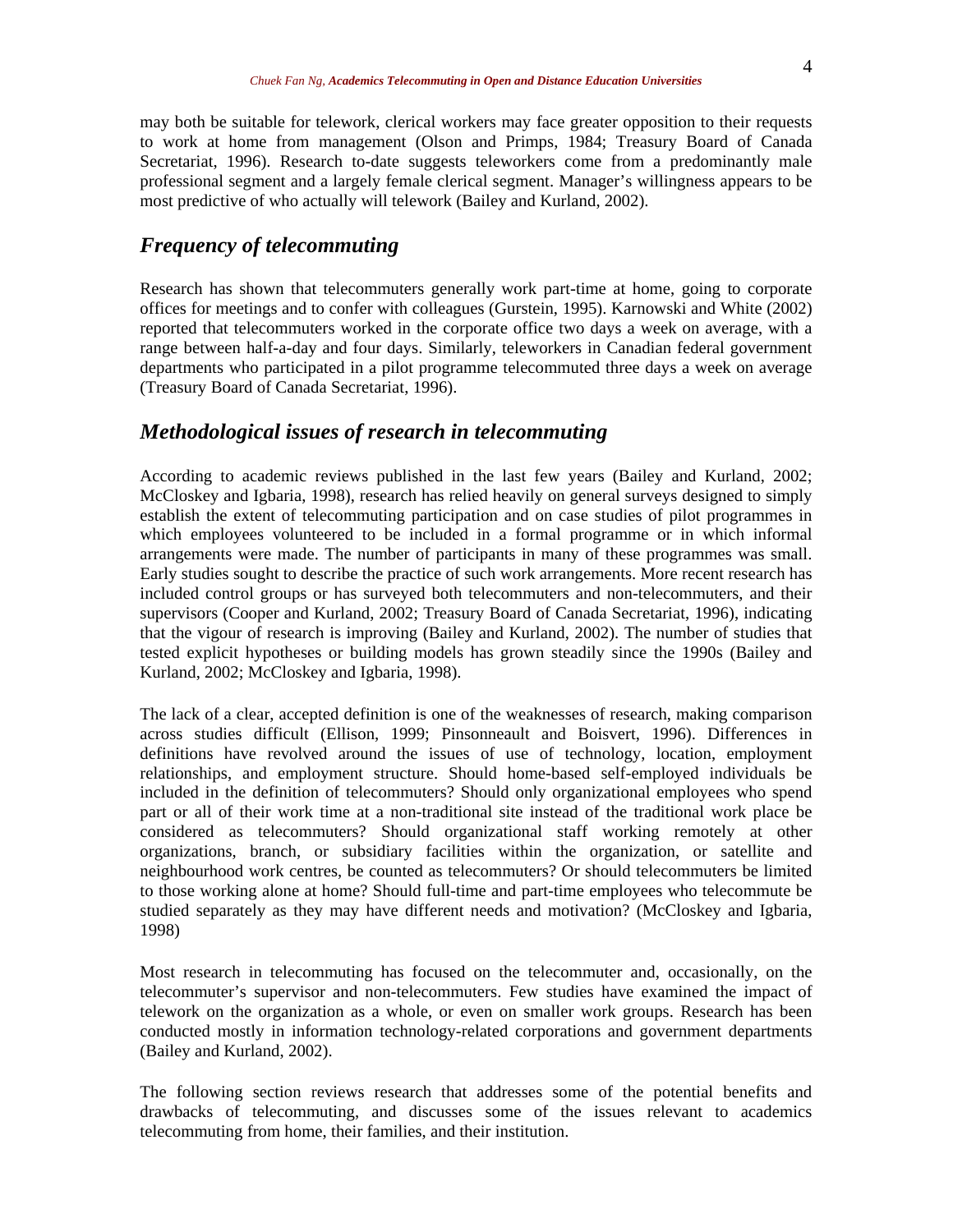## **Issues for the Academic**

## *Balance between work and family*

Greater flexibility in personal and family activities scheduling is often cited as one major reason for telecommuting from home (Pinsonneault and Boisvert, 1996). According to Bailey and Kurland's (2002) review, women are more likely than men to see family benefits as a reason for telework. A few studies supported the claim that telecommuting has helped employees to balance work and family responsibilities, particularly among dual-career couples. Other studies showed that couples with no children were more interested in telework than were couples with one or two children. For example, compared with non-teleworkers, teleworkers in the Treasury Board Pilot Programme reported a significant improvement in their balance between work life and personal life and in the flexibility to coordinate work and personal responsibilities (Treasury Board of Canada Secretariat, 1996). Employees working in home offices reported more positive views about family and personal life (i.e., management of home chores, eldercare, and childcare), than employees working in a traditional office (Hill, Ferris, and Martinson, 2003).

Home-based telecommuting, however, does not mean there is no need for childcare. Research has shown that multiple roles are likely to cause conflict, thus increasing stress rather than lowering stress (Bailey and Kurland, 2002; Gurstein, 1995). Some studies reported that teleworkers with small children had difficulty balancing childcare and work responsibilities (Olson, and Primps, 1984; McCloskey and Igbaria, 1998). Role conflict between work and family can affect telecommuting outcomes (Duxbury, Higgins, and Neufeld, 1998). For these reasons, some telecommuting programmes (Alberta Government, 1999; Treasury Board of Canada Secretariat, 1996) required that telecommuters have separate childcare or eldercare arrangements. Intrusions from family, neighbours, and friends were reported as major problems with working at home (Gurstein, 1995), thus lowering satisfaction with telecommuting (Hartman, Stoner, and Arora, 1991).

# *Increased productivity and job satisfaction*

Another often cited potential benefit of telecommuting is increased productivity and work quality. Several factors could explain the potential increase in productivity: less distraction and fewer interruptions at home; a work environment better suited to the needs of the particular employee and the particular task; the ability for the employee to work during the most productive part of the day; and time saved from commuting (Pinsonneault and Boisvert, 1996).

Even though accounts of increased productivity among teleworkers are common, these accounts are based on self-report data. Few empirical studies have measured productivity increase directly and objectively (Pinsonneault and Boisvert, 1996), except using such easily measured variables as absenteeism (McCloskey and Igbaria, 1998). As most teleworkers in pilot programmes requested to work at home, their perceptions and claims may be biased. Interestingly enough, many of the teleworkers in these studies (Gurstein 1995; Treasury Board of Canada Secretariat, 1996) reported longer working hours. Bailey and Kurland (2002) suggested the possibility that increased productivity may have been confounded with longer hours at work. The lack of physical separation between the work and non-work domains may promote tendencies towards working longer hours for those employees who are highly involved in their jobs (Olson and Primps, 1984). There has been some evidence, however, for an association between telecommuting and higher productivity; for example, the telecommuters' supervisors in the Treasury Board Pilot Programme agreed with the telecommuters that productivity had increased, even though to a lesser extent (Treasury Board of Canada Secretariat, 1996).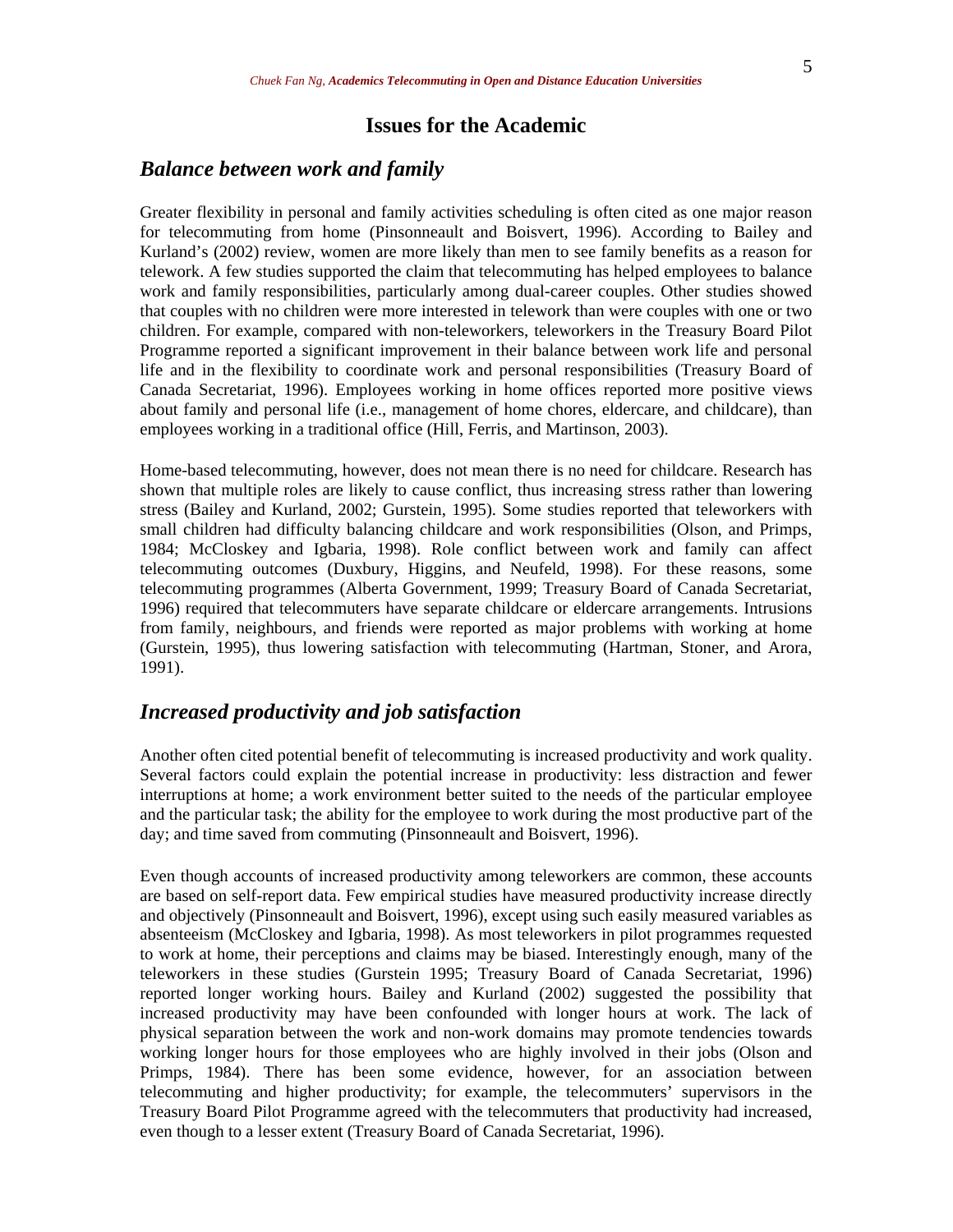Increased job satisfaction is another often cited potential benefit. Bailey and Kurland (2002) concluded that there was little clear evidence of an increase in overall job satisfaction among teleworkers in the studies they reviewed. Telecommuters did report, however, that they enjoyed the freedom and flexibility of working at home. For example, the telecommuters in the Treasury Board Pilot Programme (Treasury Board of Canada Secretariat, 1996) reported greater control over their work environment, less interruption in work, and less stress. Compared with employees working in a traditional office, those working in a home office felt that telework had enhanced their job performance, job motivation, and job retention (Hill, Ferris, and Martinson, 2003).

Telecommuting frequency appears to be a significant factor in individual and organizational outcomes (McCloskey and Igbaria, 1998). For example, Hartman, Stoner, and Arora (1991) reported that as the telecommuters in their study spent a higher proportion of their total work time in telecommuting, their perceptions of overall productivity at home declined. Golden and Veiga's study of technical professionals (2005) showed a curvilinear relationship between extent of telecommuting and job satisfaction, with the highest satisfaction level at about 15 hours per week.

In short, the research has showed no clear evidence that telecommuting is associated with higher productivity or higher overall job satisfaction. If telecommuting has real, measurable increase in productivity, then it is good for employees and their organization. If higher productivity results from longer working hours however, then it is likely to harm the employees and their families. Considering that many academics are high achievers and are fully committed to their work, the blurring of the boundaries between work and family lives can be problematic. The lack of balance between work and personal life was a main source of stress reported by new faculty members in traditional institutions of higher learning (Sorcinelli, 1994).

#### *Work environment at home*

Some cited a more comfortable work environment as an advantage of home-based telecommuting (Kurland and Bailey, 1999). What are home workspaces like however? In Karnowski and White's (2002) survey of facility managers, 87 respondents reported that 38 percent of their commuters' off-site work areas were shared space, and only 35 percent were separate, home offices. In a Canada-wide survey, Gurstein (1995) reported that 92 percent of their respondents who were teleworkers in the public sector, crown corporations, or private sector had a designated workspace at home, but two-thirds had shared space. The most frequently reported location was the basement (30 percent), followed by a spare room (24 percent), and the main floor of the house (18 percent). The median office size was 13.4 sq. m.

For many home-based workers, their work environment at home is far from ideal. In Gurstein's (1995) survey, the ideal type of workspace included a separate room with natural lighting and ventilation, visual and acoustical privacy, and adequate storage and power outlets. Many survey respondents, however, indicated that they had to modify their home to make it suitable for work. The major problems included lack of storage space (50 percent), workspace too small (45 percent), poor lighting (35 percent), and too few telephone lines (30 percent). Safety and health concerns must be addressed to ensure the workspace at home is hazard-free and meet minimum ergonomic standards (Gurstein, 1995; Rodstein and Watters, 2001).

A related issue is the costs in equipping and running the home office. Typically, employers paid for additional data connection points (Rodstein and Watters, 2001) and provided off-site computing and telecommunications equipment, but less frequently, office equipment (Karnowski and White, 2002; Treasury Board of Canada Secretariat, 1996).

Inadequate space and equipment can affect the productivity of telecommuting academics. Lack of storage space is likely a bigger problem for academics than managers and professionals surveyed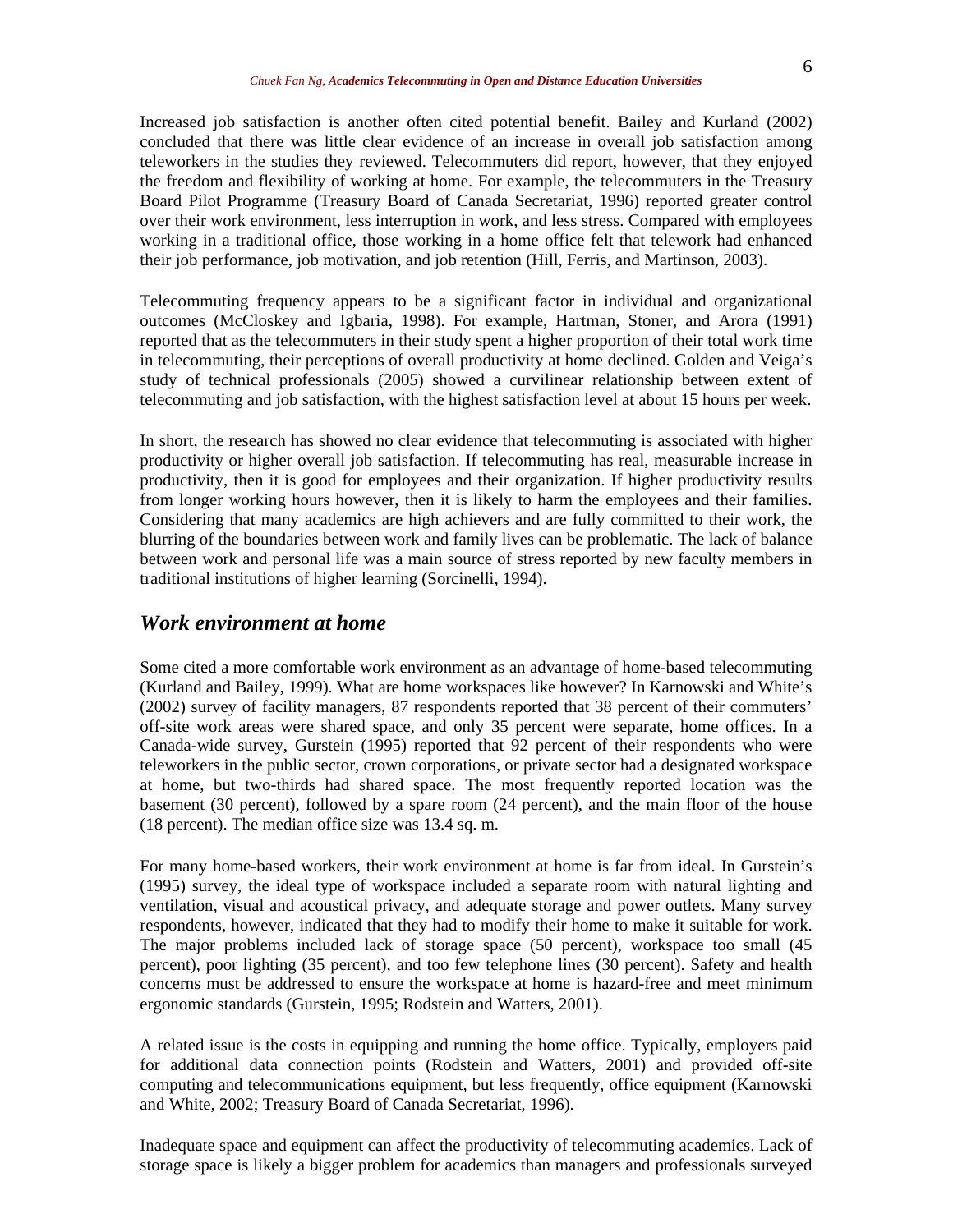in previous research, as academics tend to accumulate books and reports in addition to needing space for computer and telecommunication equipment. Academics in some disciplines must find alternative research space outside their homes that conforms to strict safety and security standards. Unless there is appropriate insurance coverage, telecommuting academics cannot have research assistants working at their homes or meet with colleagues and visitors at their homes.

#### *Professional and social isolation*

As with students (Wheeler, 2002), working alone at home can be an isolating experience. Professional and social isolation is a commonly cited obstacle to telecommuting. Studies have examined the attitudes of both employees and managers, and have compared telecommuters' and non-telecommuters' perception of various aspects of their work, such as visibility (McCloskey and Igbaria, 1998). One fear employees expressed was that being out-of-sight would limit opportunities for promotion and organizational rewards (Cooper and Kurland, 2002). Similarly, telecommuters in another study reported that career opportunities, sense of belonging to organization, and interaction with colleagues on work-related matters, were the negative changes related to personal and professional life (Treasury Board of Canada Secretariat, 1996). Note that because many of the larger studies in telecommuting examined only the perceived impacts of telecommuting rather than actual impacts, there is yet any empirical evidence to substantiate the claims of actual impact on career advancement (Pinsonneault and Boisvert, 1996). Nevertheless, perceived professional isolation appears to be inextricably linked to employee development activities. In a qualitative study of telecommuters, their supervisors, and non-telecommuters from two high-technology firms and two city government agencies (Cooper and Kurland, 2002), telecommuters perceived that they did not have the same degree of access to informal development opportunities regarding: 1.) interpersonal networking with others in the organization; 2.) informal learning; and 3.) mentoring from colleagues and superiors. Interestingly, these telecommuters' perceptions were consistent with those of their supervisors and non-telecommuters.

Cooper and Kurland (2002) noted that employees of public firms appeared much less concerned about telecommuters missing employee development opportunities than did private sector employees. Similarly in Hartman, Stoner, and Arora's (1991) study, those telecommuters employed by government agencies reported more satisfaction and higher productivity than those employed by business firms. This was apparently due to the more formal systems governing advancement and skill-development and the greater reliance on formal sources of information (Cooper and Kurland, 2002). Feelings of isolation may also be influenced by employees' need or expectation for advancement opportunities (McCloskey and Igbaria, 1998).

Socially, telecommuters reported missing the informal interaction with colleagues that occurs in the office (Cooper and Kurland, 2002; Treasury Board of Canada Secretariat, 1996). In a fourfactor model of telecommuting withdrawal, "community" defined as "the affect for office social interactions," was primarily associated with reducing telecommuting in a heterogeneous sample of telecommuters across organizations (Fireman, 2000).

Frequency of telecommuting appears to be an important factor influencing isolation: employees in the public sector telecommuting less frequently reported feeling less isolated than those in the private sector telecommuting more frequently (Cooper and Kurland, 2002). Similarly, Pinsonneault and Boisvert's (1996) review concluded that limiting telecommuting frequency and requiring telecommuters to attend company meetings and social events would likely reduce feelings of isolation.

In traditional institutions of higher learning, new faculty members often experience a feeling of isolation when they enter the academy (Cawyer and Friedrich, 1998; Sorcinelli, 1994) and desire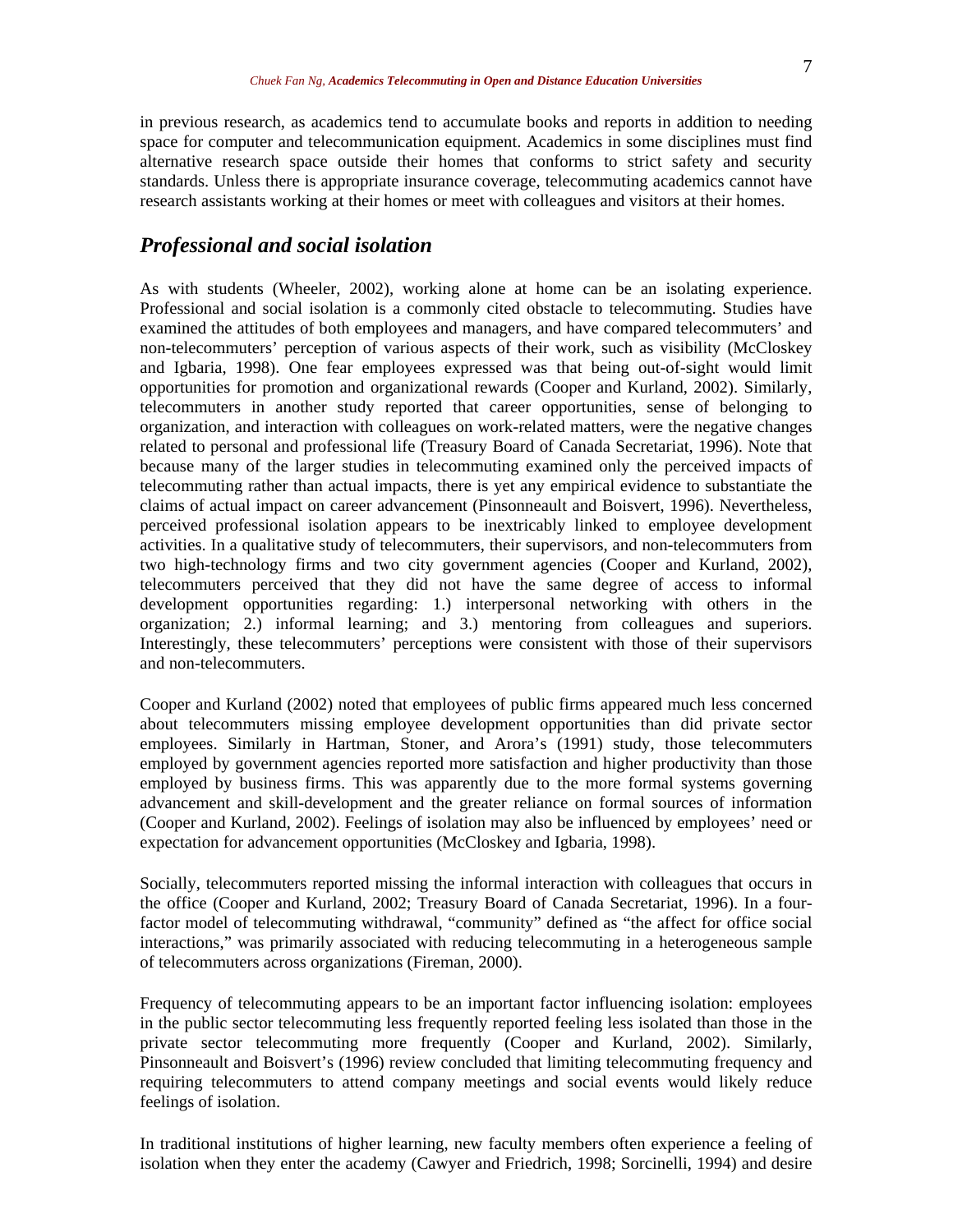support from other faculty members (Magnuson, 2002), and more informal communication with administrators (Cawyer and Friedrich, 1998). In an online environment where faculty members were dispersed geographically, isolation from day-to-day contact with virtual colleagues was typical (Yick et al., 2005).

#### *Technology requirements and work group communication*

Effective communication remains a challenge when in a telecommuting context (Kurland and Bailey, 1999; Pinsonneault and Boisvert, 1996), especially when participating in a work group. Bailey and Kurland's (2002) review indicated that few studies had examined the impact of telework on smaller work groups. Researchers, however, have begun to examine how virtual team functions in organizations (Beyerlein, Johnson, and Beyerlein, 2001).

Although it is beyond the scope of this paper to discuss how to use technologies to enhance communication, it is necessary to emphasize that technology requirements play an important role in effective work group communication. In a study examining part-time telecommuters, their supervisors, and non-telecommuters from different organizations, Belanger, Collins, and Cheney (2001) reported that availability of information system technology, availability of communication technologies, and work-related communication patterns within their work groups, positively impacted telecommuters' productivity, performance, and satisfaction. For perceived productivity to be high, there must be a fit between the level of information system technology and the level of communication technology. When the telecommuter occupied a central position in the work group and thus was required to communicate with members frequently, the telecommuter perceived lower levels of productivity and performance.

Through teaching online, academics in online and distance education institutions are constantly exploring how to use information and communication technologies to enhance students' learning effectiveness. They need to consider expanding the use of the same technologies (e.g., Webconferencing tools) to communicate and collaborate with colleagues and staff who are dispersed geographically.

## **Issues for the Organization**

#### *Remote management*

Despite many positive claims of benefits for the employee, the organization, and the society, telecommuting programmes have not expanded as rapidly as expected. Managerial resistance or reluctance has been the biggest hurdle (Bailey and Kurland, 2002; Karnowski and White, 2002).

**Performance Evaluation and Feedback:** Performance monitoring and measurement, and managerial control are challenges facing managers of telecommuters (Kurland and Bailey, 1999). Pinsonneault and Boisvert's (1996) concluded in their review that telecommuting requires a change in employee performance from one that is based on process and physical presence, to one that is based on project management and result. Telecommuters should be evaluated in terms of quality, quantity, timeliness, and the extent to which objectives are met. To that end, managers must provide clear descriptions of performance measures, evaluate, and provide feedback regularly. For the employee in Hartman, Stoner, and Arora's (1991) study of telecommuters, satisfaction with how the quality and quantity of work done at home was evaluated was significantly correlated with both telecommuting productivity and telecommuting satisfaction.

As academic work has traditionally been assessed by results, the lack of physical presence may be less of a problem. Nonetheless, clear criteria for assessing employee performance must be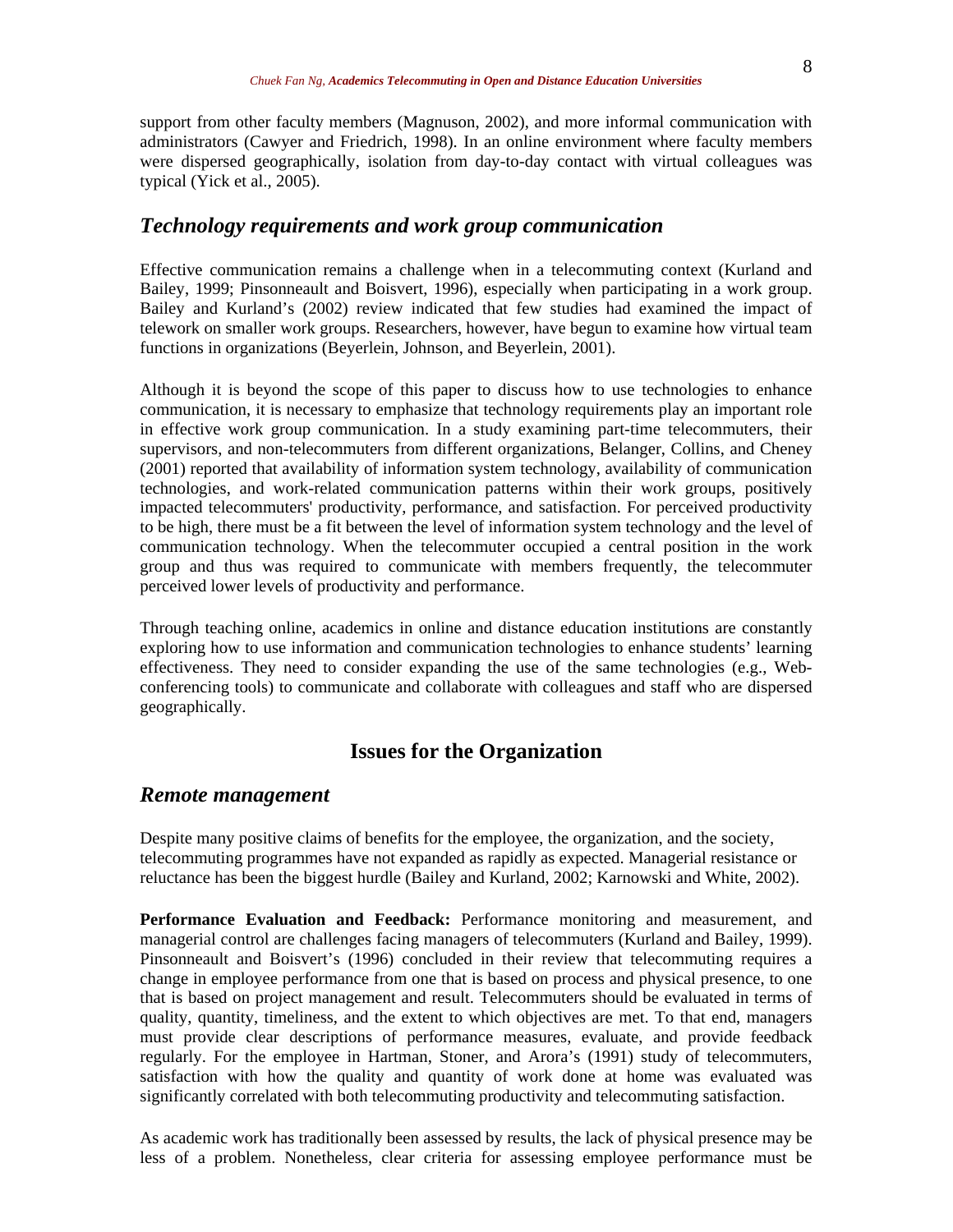established, and regular feedback on performance be provided to employees, especially new employees. New faculty members at traditional institutions have reported that institutional expectations (i.e., about tenure and promotion) were unclear (Cawyer and Friedrich, 1998) and that inadequate feedback, recognition, and reward, unrealistic and unclear expectations, and insufficient resources were major sources of stress (Sorcinelli, 1994). In distance and open learning institutions, the expectations for research and services are even less clearly defined. Yick and colleagues (2005) argued that research should be a "core value" promoted by distance and online university because research is critical for the faculty's professional growth and research establishes credibility for the faculty, especially those working with doctoral students.

**Managerial Support:** To be effective in the telecommuting context, managers must establish a relationship based on confidence and trust with their workers, facilitate good communication between telecommuters and non-telecommuters, ensure adequate resources (e.g., ergonomic furniture and computer equipment at home offices), keep telecommuters informed and active in organizational activities, treat telecommuters like any other employee, and provide training for the whole organizations, including safety and security issues (Pinsonneault and Boisvert, 1996). Research has indicated that satisfaction with the technical and emotional support received from the supervisor while working at home was significantly correlated with telecommuting satisfaction (Hartman, Stoner, and Arora, 1991). Indeed, "discomfort," referring to a lack of supervisor and/ or organizational support, was the primary factor associated with stopping telecommuting in a heterogeneous sample of telecommuters across organizations (Fireman, 2000).

To ensure that all employees have access to the same information, Cooper and Kurland (2002) recommended that information about training opportunities, performance evaluation, career opportunities and advancement, be disseminated through formal channels. Training should be focused on how to maintain open communication between the telecommuter and nontelecommuters, and to stimulate synergy between disparately located employees. Increasingly, organizations are using distance learning and e-learning to train their employees (Burgess and Russell, 2003) and online-mentoring (Ensher, Heun, and Blanchard, 2003). More research to assess the effectiveness of these new initiatives is needed.

Safety and health in home offices are important issues to consider in a progressive telecommuting programme. Rodstein and Watters (2001) recommended that telecommuting policies should ensure minimum ergonomic standards for workstation design are met. Polices should also include clauses related to a hazard-free workspace, employer liability for injuries and illnesses and procedures for reporting them, loss and liability associated with at-home office duties, and insurance coverage of the home office. Even though employers typically retained the right for home inspection in all formal programmes, inspections were seldom conducted (Karnowski and White, 2002).

Like students (Tinto, 1975), new faculty members especially need to be integrated into the institution of higher learning. They desire support from other faculty members, including mentoring (Magnuson, 2002) and faculty orientation programmes (Sorcinelli, 1994). For example, in Cawyer and Friedrich's (1998) study of new faculty members, the number of hours spent in orientation was the single best predictor of a newcomer's satisfaction. In open and distance education institutions where the faculty is dispersed, the institution must provide adequate and effective training and administrative support in the use of technologies to ensure faculty success and satisfaction in online teaching (Yick et al., 2005). Online training and online mentoring could be implemented together with more traditional means of training and mentoring.

Social integration helps to build trusting relationships (Cooper and Kurland, 2002). Creating team synergy, transmitting organizational culture, and promoting a feeling of belonging, remain the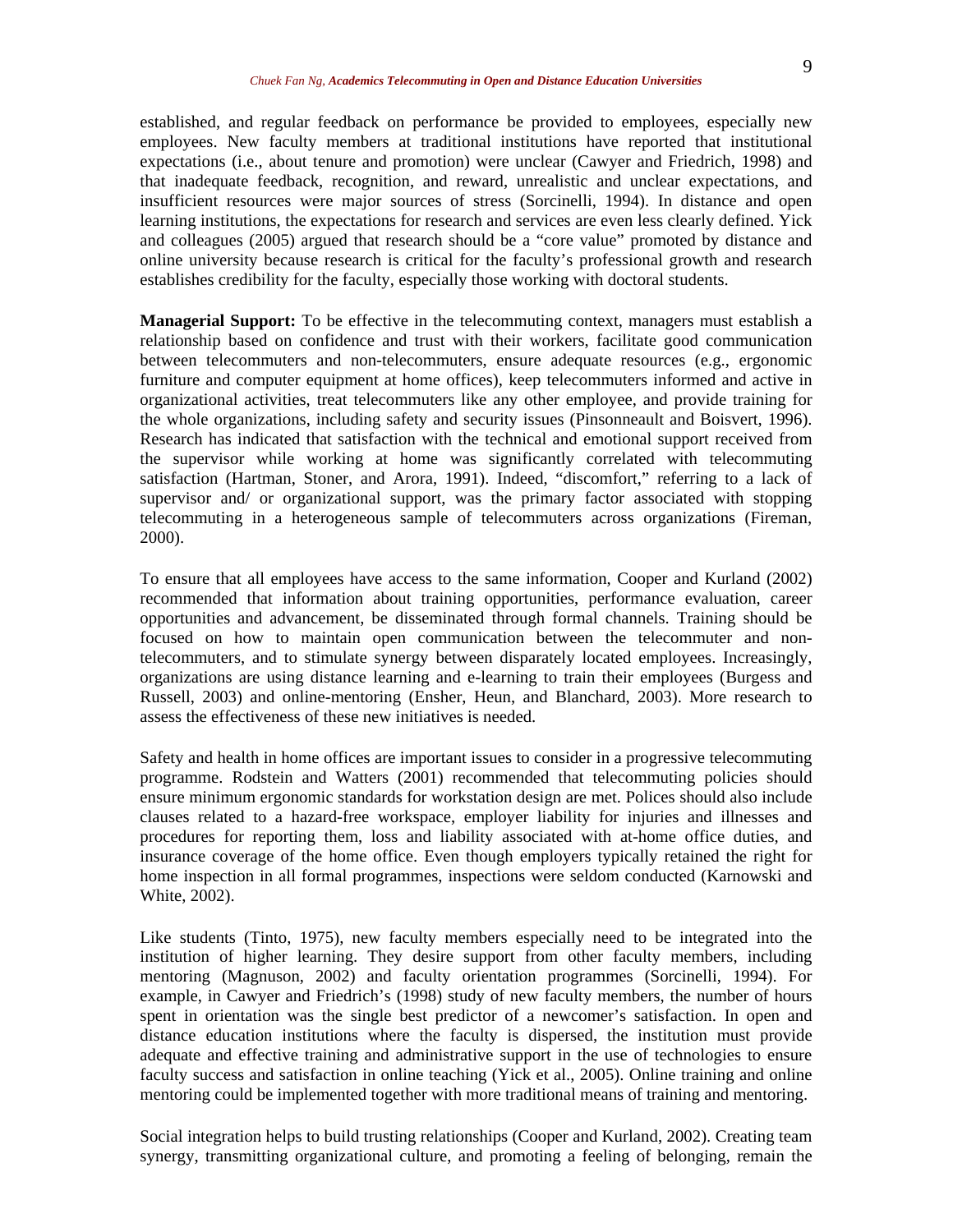challenges facing organizations that implement telecommuting programmes (Kurland and Bailey, 1999; Pinsonneault and Boisvert, 1996). To promote a sense of belonging, open and distance education institutions should explore the use of the same tools and technologies used to build communities as we do for our students. In addition, social events contributed significantly to successful socialization within an institution of higher learning (Cawyer and Friedrich, 1998). Events can be held regularly to recognize and celebrate employees' individual and collective achievements.

## *Recruitment and retention*

Studies of the impacts of telecommuting on faculty recruitment and retention have yet to be located. As proponents for telecommuting claim (Pinsonneault and Boisvert, 1996), telecommuting has the potential to help open and distance education institutions attract academics from a wider geographic area (e.g., outside major urban centres) and from qualified applicants with certain constraints (e.g., disabilities, family responsibilities, lifestyle choices, spousal employment). For employees with disabilities, successful accommodation has been made through telework (West and Anderson, 2005). For couples who are both academics, the option of one partner telecommuting from home while the other partner works for a campus-based institution in the same city can be very desirable. Even though Canadian universities have different policies in hiring couples, not all institutions are willing to accommodate both partners (Eisenkraft, 2004). Telecommuting also has the potential to help retain competent staff (Pinsonneault and Boisvert, 1996). Academics who might otherwise leave a position can remain in their jobs, for example, when their spouse's job requires relocation. Telecommuting may also be an attractive option for those academics in traditional institutions who are interested in online teaching but are not receiving sufficient recognition within their institutions (Yick et al., 2005) and who prefer not to relocate.

On the other hand, the drawbacks of telecommuting discussed earlier could lead to a problem of recruitment and retention in the future. A shortage of university faculty in Canada has been projected to occur beginning in the 1990s when many professors retire (Association of Universities and Colleges of Canada, 1991; Mooney, 1989). As Canadian universities begin to compete for the best academics, open and distance education institutions must strengthen their position in the competition (Heller, Jugdev, Kanuka, and West, 2005) and do their best to retain competent staff. Because many traditional universities are moving toward offering online courses as well (Yick et al., 2005), these institutions can lure away experienced academics who teach online and who feel a sense of isolation telecommuting at their open and distance learning institutions provides. The online teaching experience at an online university would enhance the chance of academics returning to traditional universities should they desire, as expressed by some participants in Yick and colleagues' (2005) study.

Despite the increasing popularity in online education, distance education has continued to be perceived as less desirable in the traditional higher education system (Yick et al., 2005). Some faculty members in their study recognized the current lack of concerted research activity at online universities would hinder their transition to teach at traditional universities. To increase the institution's credibility, faculty members must be encouraged to pursue and engage in scholarly activities through concerted support and resources provided by the administration. In an educational environment where the faculty is dispersed, faculty and university administration may explore the same strategies that they use to communicate with learners (e.g., conferencing tools) to form faculty support groups (Yick et al., 2005) and to facilitate collaboration and idea exchanges.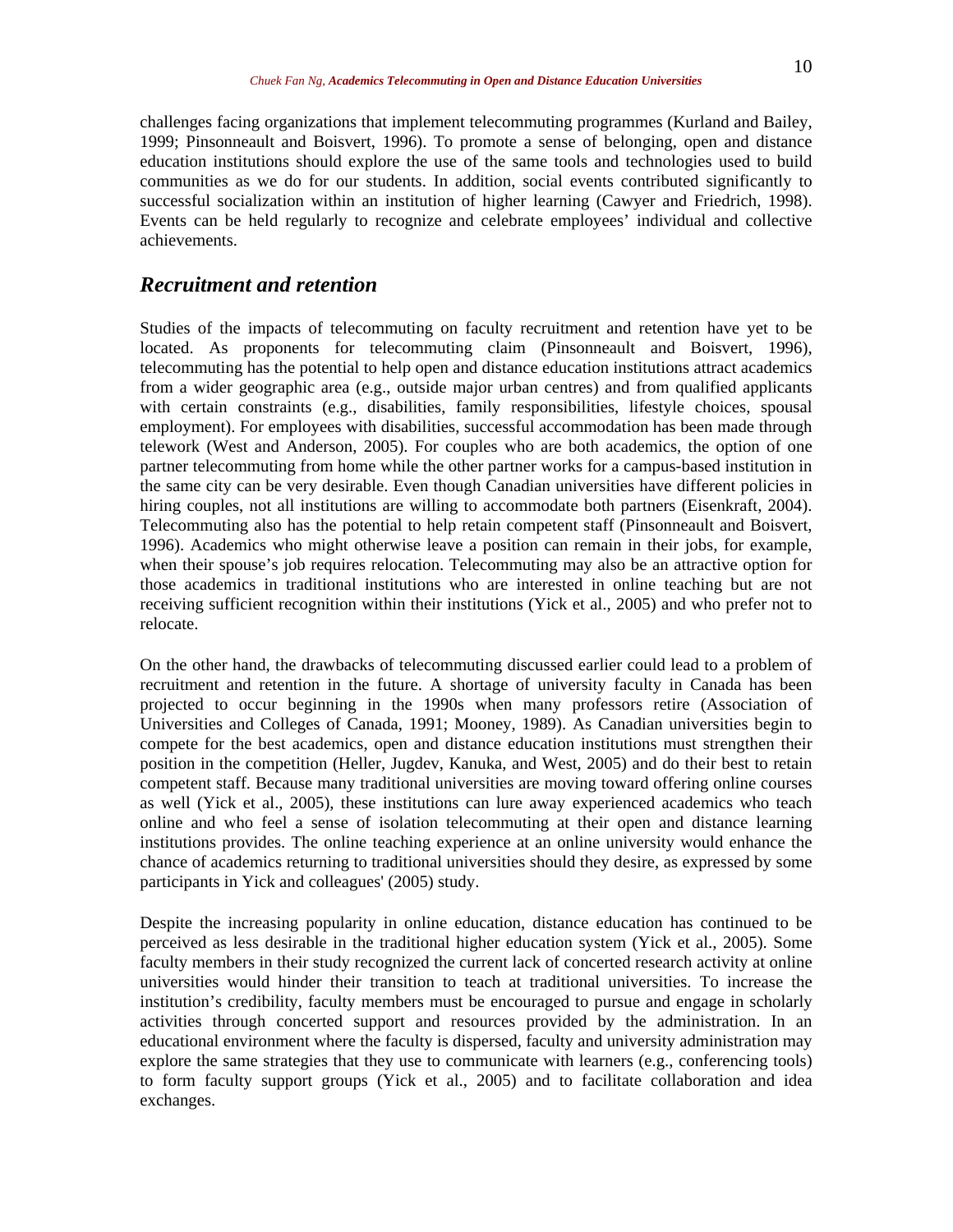# **Conclusions**

This paper has discussed several major non-technological issues to be addressed by open and distance education institutions where their core academic staff telecommutes: balance between work and family lives; job productivity and satisfaction; work environment at home; professional and social isolation; remote management; and faculty recruitment and retention. Below is a summary of the potential benefits and drawbacks for telecommuting academics and the opportunities and challenges facing their institution.

# *Potential benefits for academics*

1. Greater autonomy, more flexibility in work schedule

2. Better balance between personal, family, and work life for some

3. Higher perceived productivity and quality of work

4. Comfortable work environment at home for some

5. Opportunity to take advantage of the geographic location where they reside to conduct research (Yick et al., 2005) and to provide services to those communities

### *Potential drawbacks for academics*

1. Increased family-work role conflicts for some

2. Lower perceived personal growth and career advancement for some, particularly among new faculty members

3. Professional and social isolation for some; lower collegiality and sense of belonging

4. Over-working because of lack of separation between the work and family domains

5. Inadequate work environment at home for some; occupational and health issues; costs in running the home office

# *Opportunities for the institution*

1. The ability to recruit employees from a wider geographic area and employees with certain constraints – e.g., disabilities, family responsibilities, spousal employment

2. Better retention of competent staff

3. Other broader strategic planning issues for the institution  $-$  e.g., real estates, equipment, and other costs, disaster and emergency management, and usage efficiency of information system proposed in the literature (Pinsonneault and Boisvert, 1996) are not considered in this paper, but are worth examining in future research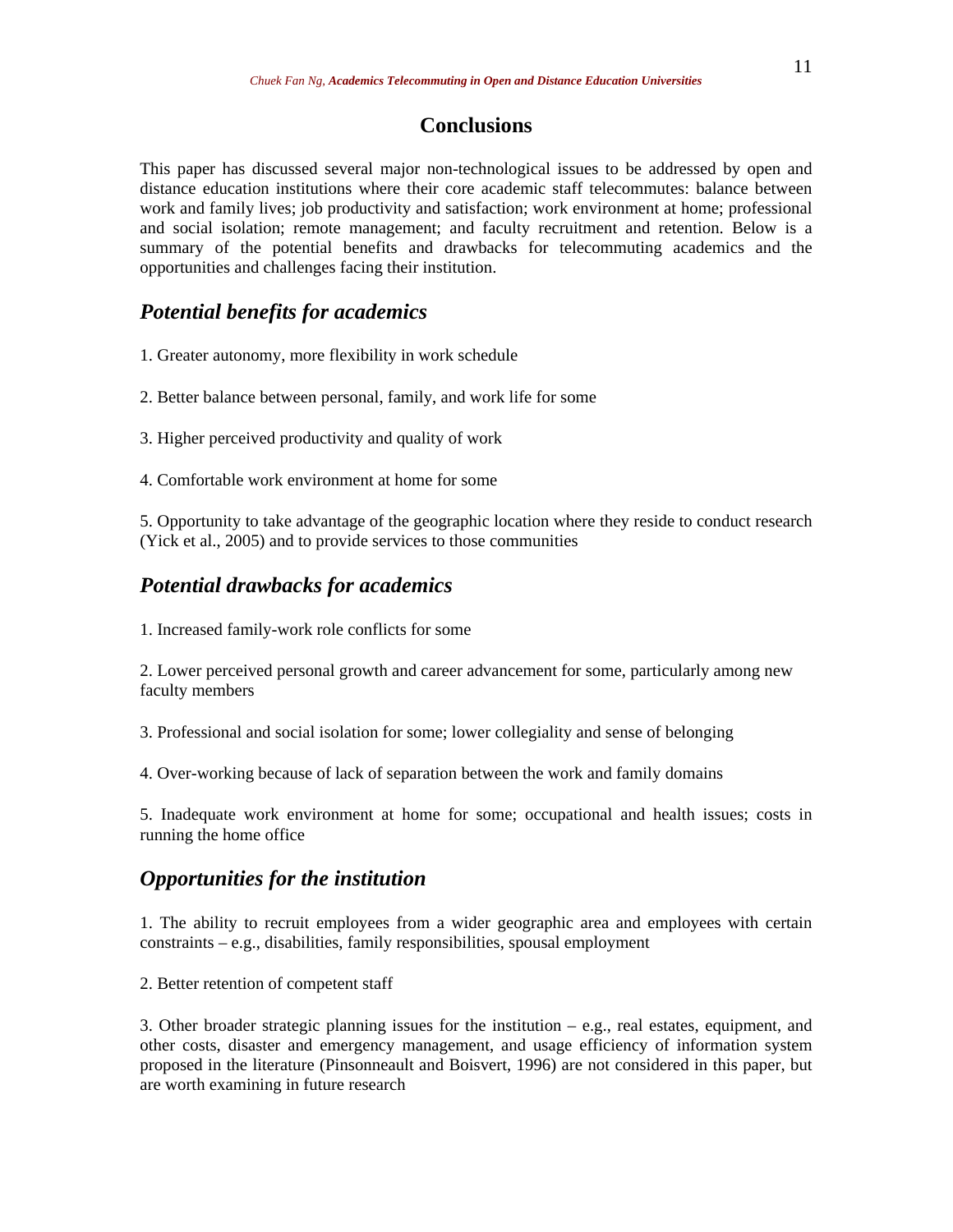#### *Challenges for the institution*

1. Monitoring and evaluating performance based on results rather than physical presence or visibility

2. Ensuring adequate and appropriate information and telecommunication technologies are equipped in home offices, and effective training and support are provided

3. Ensuring telecommuting academics have an adequate, safe and healthy work environment at home

4. Providing space for research to those academics with specific spatial needs – e.g., laboratories

5. Creating team synergy, transmitting organization culture, and promoting a feeling of belonging to the institution, especially among new faculty members

6. Retaining competent staff and competing with traditional institutions for academics experienced or interested in online teaching as post-secondary institutions anticipate a faculty shortage in the near future.

# **Future Research Agenda**

This paper has merely scratched the surface of the many issues regarding faculty work conditions and satisfaction in open and distance education institutions. As such, this paper represents a launching pad for further empirical research. Some questions for future research could include:

1. To what extent and in what forms is teleworking implemented in open and distance education institutions around the world?

2. How can technologies be used to better build communities, facilitate collaborations and teamwork, and foster professional development?

3. How can we orient new academics in particular; that is, to learn about job responsibilities and the institutional culture and to develop a sense of belonging to the institution where the faculty is dispersed?

4. How can telecommuting academics maintain a balanced lifestyle when the personal, family, and work boundaries are blurring?

5. What predicts telecommuting success for full-time academics?

6. What are the work experiences of part-time faculty who telecommute?

7. What are the work experiences of academic staff working at remote locations?

8. Kurland and Bailey (1999) argued the satellite office had most of the advantages of homebased telecommuting, but fewer challenges. Despite some interest in working from a satellite office or a neighbourhood centre expressed by Gurstein's (1995) survey respondents, no study that compares home-based telecommuting and satellite offices has yet been located. What are the relative strengths and weaknesses of different forms of teleworking – home-based telecommuting,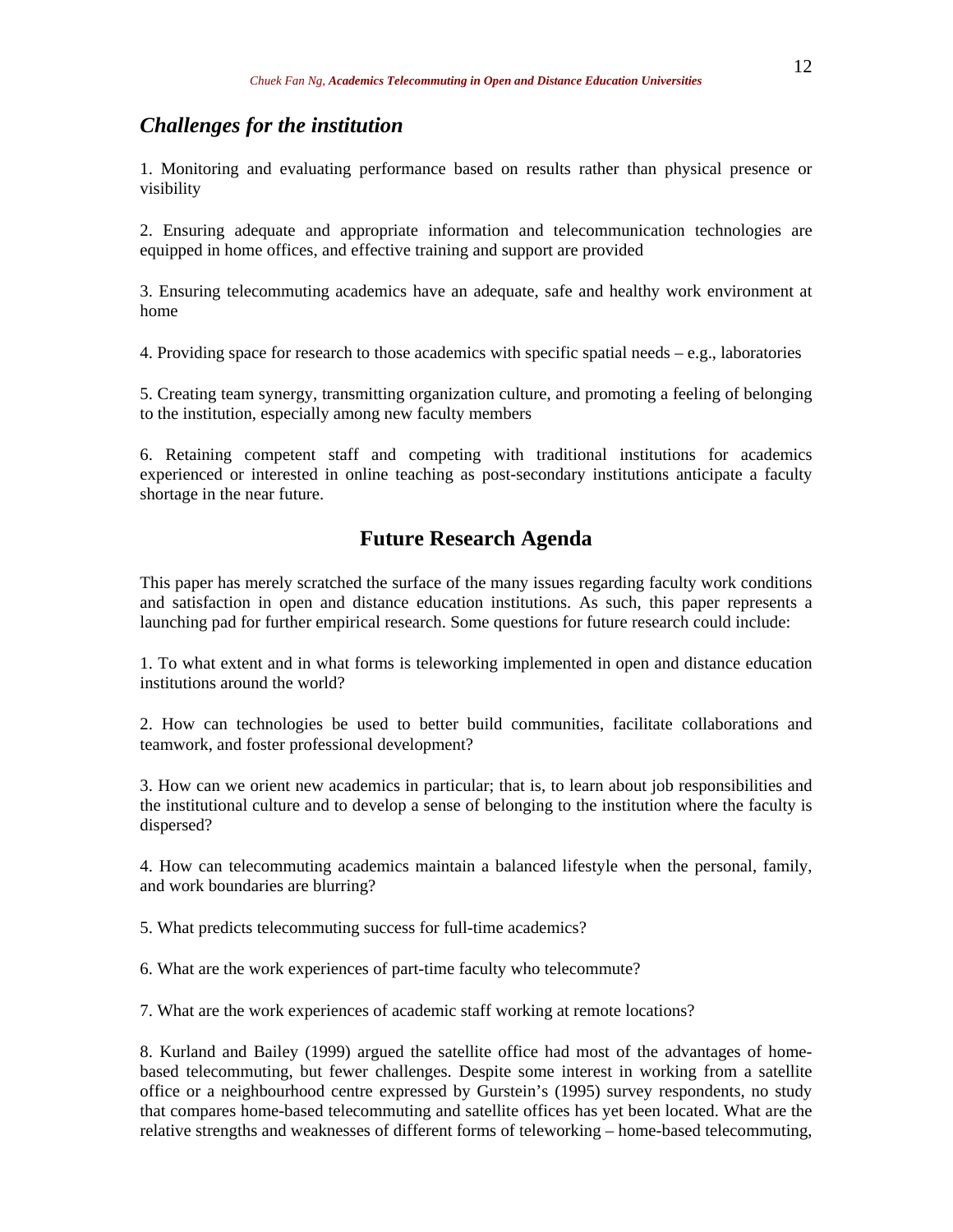satellite office/ campus, neighbourhood centres for academics in remote locations, and mobile work?

## **Author Note**

This paper is a revision of a preliminary draft position paper for discussion at the Centre for Psychology at Athabasca University in March of 2003. The author wishes to thank her colleagues of the Centre for Psychology and the Teaching for Good Instructional Fun (T.G.I.F.) committee for their encouragement, and two anonymous reviewers for their insights and constructive comments on the earlier draft of the manuscript.

# **References**

- Alberta Government (1999). *Home on the Job: Telecommuting in the Alberta Government.*  Government of Alberta website. Retrieved September 11, 2006 from: <http://www.pao.gov.ab.ca/staff/flexible-work/telecommuting/index.html>
- Association of Universities and Colleges of Canada (1991). *Averting Faculty Shortages: A discussion paper on the Canadian academic labour market in the 1990s.* Ottawa, ON.
- Bailey, D. E., and Kurland, N. B. (2002). A review of Telework Research: Findings, new directions, and lessons for the study of modern work. *Journal of Organizational Behavior 23*(4), 383-400.
- Bean, J., and Metzner, B. (1985). A conceptual model of nontraditional undergraduate student attrition. *Review of Educational Research 55*, 485-650.
- Belanger, F., Collins, R. W., and Cheney, P. H. (2001). Technology requirements and work group communication for telecommuters. *Information Systems Research 12*(2), 155-176.
- Beyerlein, M. M., Johnson, D. A., and Beyerlein, S. T. (Eds.) (2001). *Virtual Teams. Advances in Interdisciplinary Studies of Work Teams 8*, 1-258.
- Burgess, J. R. D., and Russell, J. E. A. (2003). The effectiveness of distance learning initiatives in organizations. *Journal of Vocational Behavior 63*(2), 289-303.
- Cooper, C. D., and Kurland, N. B. (2002). Telecommuting, professional isolation, and employee development in public and private organizations. *Journal of Organizational Behavior 23*(4), 511-532.
- Cawyer, C. S., and Friedrich, G. W. (1998). Organizational Socialization: Processes for new communication faculty. *Communication Education 47*(3), 234-245.
- Duxbury, L., Higgins, C., and Neufeld, D. (1998). Telework and the balance between work and family? Is telework part of the problem or part of the solution? In M. Igbaria and M. Tan (Eds.) *The Virtual Workplace* (p. 218-255). Hershey, PA.: Idea Group Publishing.
- Eisenkraft, H. (2004). Academic couples. *University Affairs, November.* Retrieved August 31, 2006 from: [http://www.universityaffairs.ca/issues/2004/november/\\_print/academic\\_couples.html](http://www.universityaffairs.ca/issues/2004/november/_print/academic_couples.html)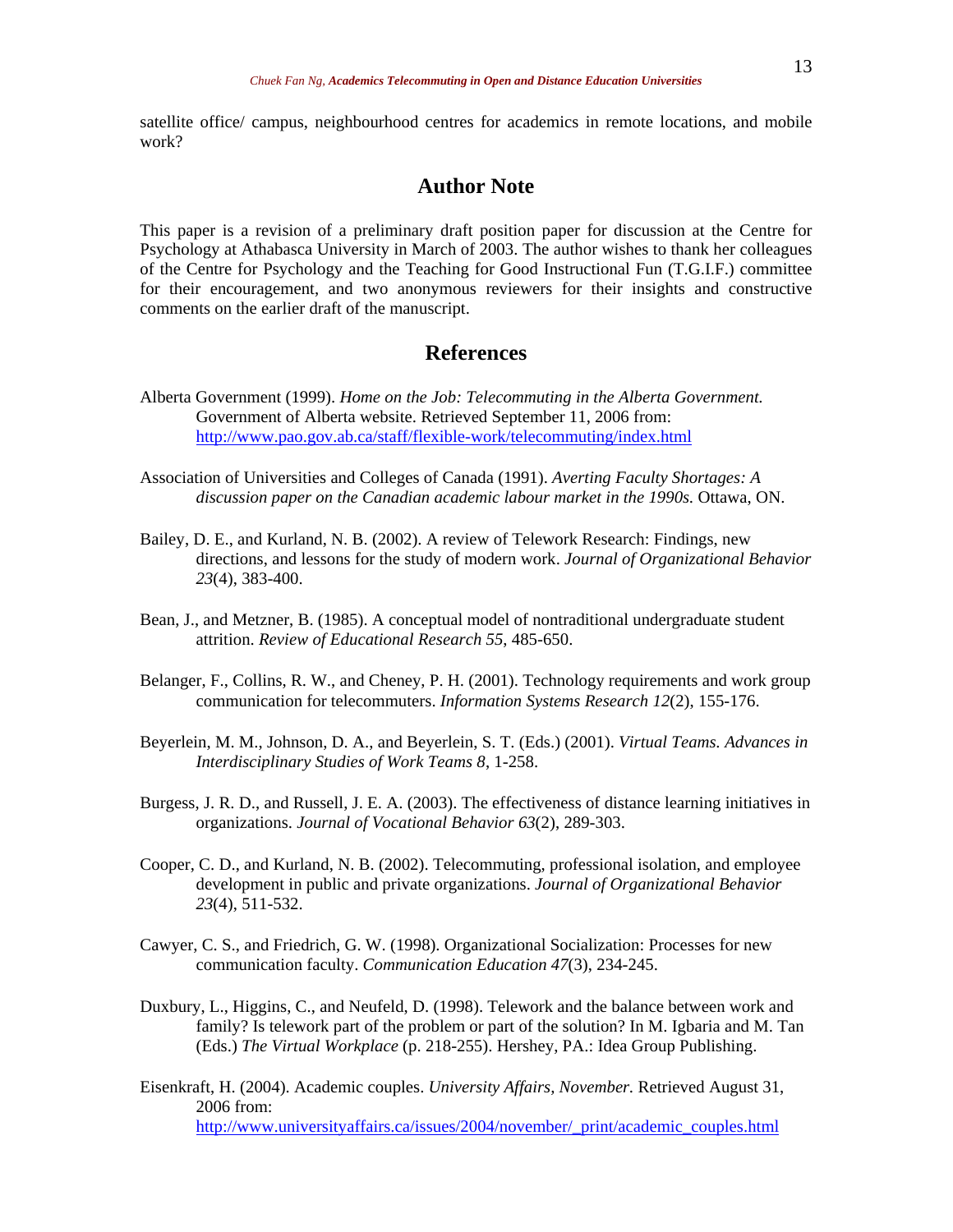- Ellison, N. B. (1999). Social Impacts: New perspectives on telework. *Social Science Computer Review 17*(3), 338-356.
- Ensher, E. A., Heun, C., and Blanchard, A. (2003). Online Mentoring and Computer-Mediated Communication: New directions in research. *Journal of Vocational Behavior 63*(2), 264- 288.
- Fireman, S. M. (2000). *A Model of Telecommuting Withdrawal: Employee perceptions predicting the reduction or stopping of telework.* Dissertation Abstracts International. Section A: Humanities and Social Sciences 60(11-A), 4084.
- Gappa, J. M., Austin, A. E., and Trice, A. G. (2005). Rethinking academic work and workplaces. *Change: The Magazine of Higher Learning* 37(6), 32-39.
- Golden, T. D., and Veiga, J. F. (2005). The Impact of Extent of Telecommuting on Job Satisfaction: Resolving inconsistent findings. *Journal of Management 31*(2), 301-318.
- Gurstein, P. (1995). *Planning for Telework and Home-based Employment: A Canadian survey on integrating work into residential environments.* Ottawa, ON.: Canada Mortgage and Housing Corporation.
- Guthrie, R., Olson, P. C., and Schaeffer, D. M. (1998). The professor as teleworker. In M. Igbaria and M. Tan (Eds.) *The Virtual Workplace* (p. 288-300). Hershey, PA: Idea Group Publishing.
- Hartman, R. I., Stoner, C. R., and Arora, R. (1991). An investigation of selected variables affecting telecommuting productivity and satisfaction. *Journal of Business and Psychology 6*(2), 207-225.
- Heller, R., Jugdev, K, Kanuka, H., and West D. (2005). *Investing in Our Faculty.* Internal report. Athabasca, AB.: Athabasca University.
- Hill, E. J., Ferris, M., and Martinson, V. (2003). Does it matter where you work? A comparison of how three work venues (traditional office, virtual office and home office) influence aspects of work and personal / family life. *Journal of Vocational Behavior 63*(2), 220- 241.
- Karnowski, S., and White, B. J. (2002). The role of facility managers in the diffusion of organizational telecommuting. *Environment and Behavior 34*(3), 322-334.
- Irani, T., Telg, R., Scherler, C., and Harrington, M. (2003). Personality type and its relationship to distance education students' course perceptions and performance. *The Quarterly Review of Distance Education 4*(4), 445-453.
- Kurland, N. B., and Bailey, D. E. (1999). Telework: The advantages and challenges of working here, there, anywhere, and anytime. *Organizational Dynamics 28*(2), 53-68.
- McCloskey, D. W., and Igbaria, M. (1998). A review of the empirical research on telecommuting and directions for future research. In M. Igbaria and M. Tan (Eds.) *The Virtual Workplace* (p. 338-358). Hershey, PA.: Idea Group Publishing.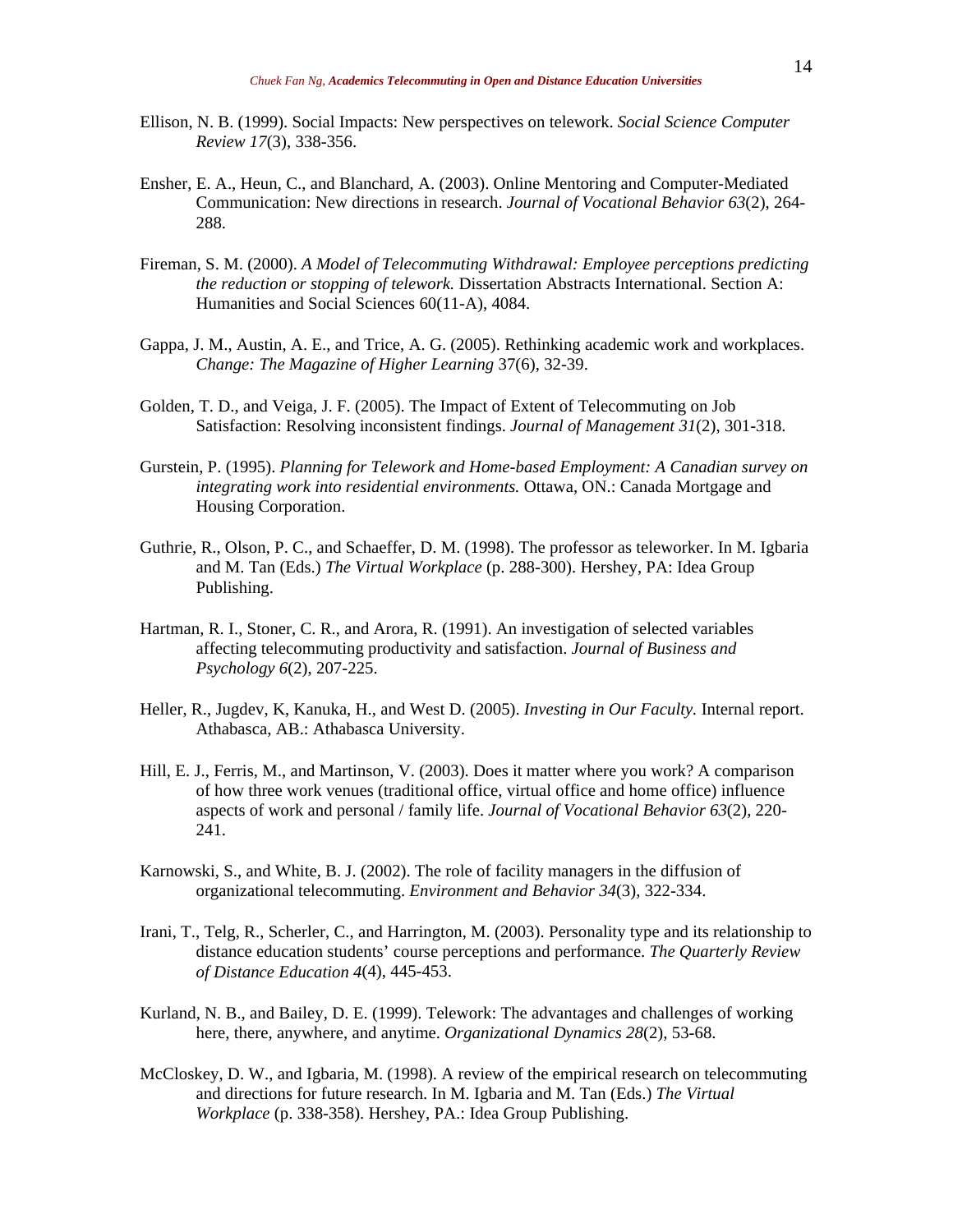- Magnuson, S. (2002). New Assistant Professors of Counselor Education: Their 1st year. *Counselor Education and Supervision 41*(4), 306-320.
- Mooney, C. J. (1989). Uncertainty is rampant as colleges begin to brace for faculty shortage expected to begin in 1990's. *The Chronicle of Higher Education 35*, A14.
- Moore, J. C. (2002). Elements of Quality. The Sloan-C framework. *Learning Abstracts 5*(12), 1- 3. Retrieved July 19, 2006 from: <http://www.league.org/publication/abstracts/learning/lelabs0212.html>
- Mullens, A. (2001). The Sessional Dilemma. *University Affairs, May.* Retrieved August 31, 2006 from:<http://www.universityaffairs.ca/issues/2001/may/sessional2.pdf>
- Nilles, J. M. (1975). Telecommunications and organizational decentralization. *IEEE Transactions on Communications 23*, 1142-1147.
- Olson, M. H., and Primps, S. B. (1984). Working at Home with Computers: Work and nonwork issues. *Journal of Social Issues 40*(3), 97-112.
- Pinsonneault, A., and Boisvert, M. (2001). The Impacts of Telecommuting on Organizations and Individuals: A review of the literature. In Johnson, N. J. (Ed.)*Telecommuting and Virtual Offices: Issues and opportunities* (p. 163-185). Hershey, PA.: Idea Group Publishing.
- Rodstein, J. T., and Watters, K. S. (2001). Safety and health in the virtual office. In Johnson, N. J. (Ed.) *Telecommuting and Virtual Offices: Issues and opportunities* (p. 213-230). Hershey, PA.: Idea Group Publishing.
- Rovai, A. P. (2003). In search of higher persistence rates in distance education online programs. *Internet and Higher Education 6*(1), 1-16.
- Rovai, A. P., Wighting, M. J., and Liu, J. (2005). School Climate: Sense of classroom and school communities in online and on-campus higher education courses. *The Quarterly Review of Distance Education 6*(4), 361-374.
- Ryan, M., Carlton, K. H., and Ali, N. S. (2004). Reflections on the role of faculty in distance learning and changing pedagogies. *Nursing Education Perspectives 25*(2), 73-80.
- Shea, P., Pickett, A., and Li, C. S. (2005). Increasing Access to Higher Education: A study of the diffusion of online teaching among 913 college faculty. *International Review of Research in Open and Distance Learning 6*(2). Retrieved August 29, 2006 from: <http://www.irrodl.org/index.php/irrodl/article/view/238/493>
- Sorcinelli, M. D. (1994). Effective approaches to new faculty development. *Journal of Counseling and Development 72*(5), 474-479.
- Tinto, V. (1975). Dropout from Higher Education: Atheoretical synthesis of recent research. *Review of Educational Research 45*(1), 89-125.
- Treasury Board of Canada Secretariat (1996). *Evaluation of Telework Pilot Policy: Findings.* Ottawa: Minister of Supply and Services Canada.